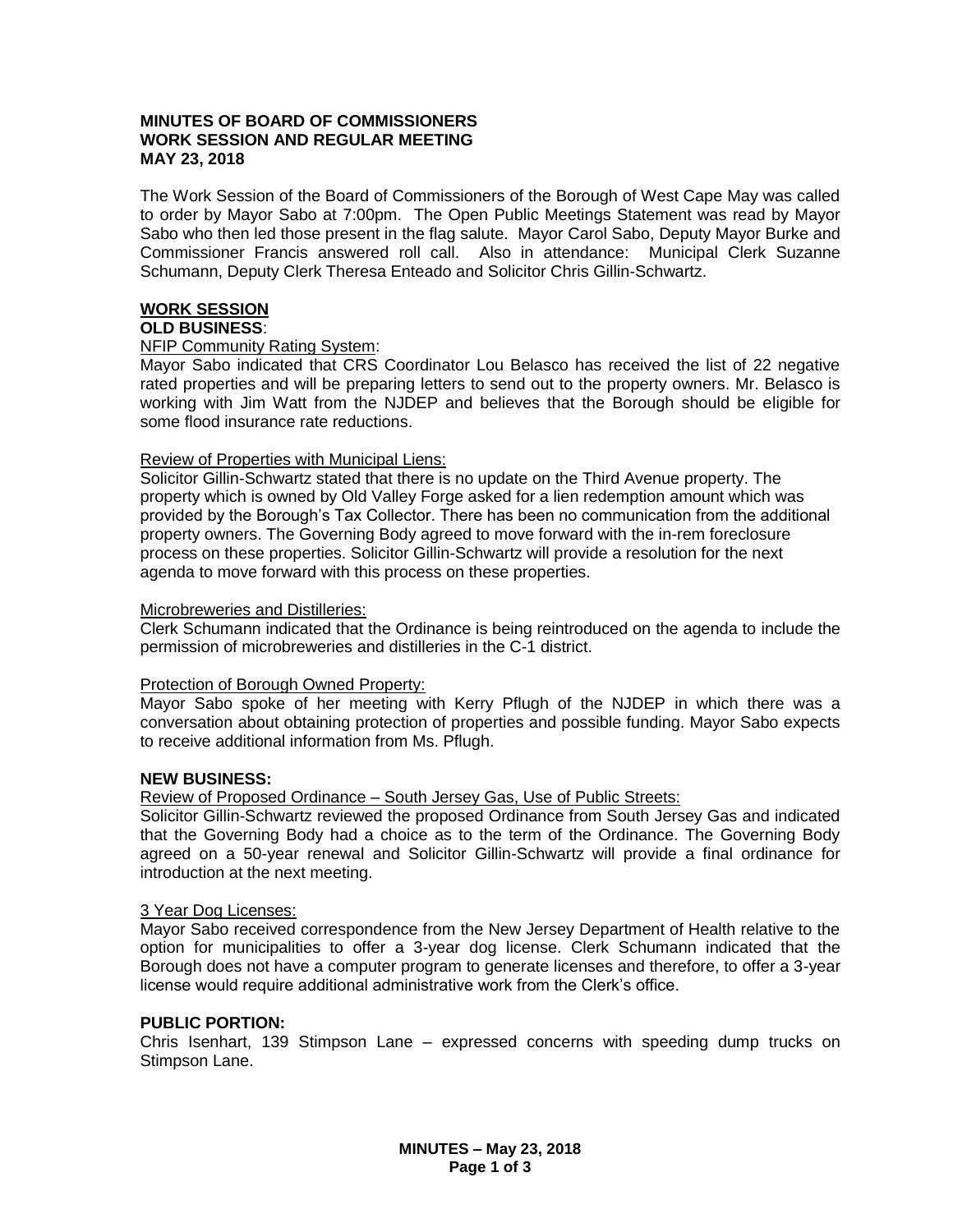William Mortimer, 700 Park Boulevard, concerned with speeding on Park Boulevard and lack of police enforcement.

Mayor Sabo indicated that the Borough is in the process of purchasing a mobile speed sign which will be able to collect data for review by the police department.

William Mortimer, 700 Park Boulevard, is attending the meeting and speaking on behalf of an elderly neighbor who is having problem with visibility pulling in and out of her driveway as a result of overgrown trees on the neighbor's property and the borough right-of-way.

Clerk Schumann indicated that Code Enforcement is working on this matter which was received by the Clerk's Office last week. The Borough's Department of Public Works will also be notified to take a look at the right-of-way area.

William Mortimer, 700 Park Boulevard, asked if a 4-way stop or speed humps could be installed at the Leaming Avenue and Park Boulevard intersection. Mr. Mortimer indicated that he would come to the June 13<sup>th</sup> meeting to further discuss these requests with the Borough's Engineer.

Mayor Sabo indicated that speed bumps create a noise issue and are a liability to the Borough.

#### **REGULAR MEETING**

**CONSENT AGENDA**: On motion of Deputy Mayor Burke, seconded by Commissioner Francis, the following Consent Agenda was unanimously approved on roll call vote.

#### Minutes:

May 9, 2018 – Work Session and Regular Meeting May 9, 2018 – Closed Session

Ordinances for Introduction and Publication:

539-18 An Ordinance Amending Section 27 of the Borough Code Regarding Permitted Uses in the Commercial Districts

#### Resolutions:

| 106-18     | Adopting the Form of the New Jersey Tort Claims Act Questionnaire Required to   |
|------------|---------------------------------------------------------------------------------|
|            | be Utilized by Claimants for the Filing of Notices of Tort Claim Against the    |
|            | Borough of West Cape May in Accordance with the Provisions of the New Jersey    |
|            | Tort Claims Act, N.J.S.A. 59:8-6 and Designating Qual-Lynx as the Agent for the |
|            | Borough of West Cape May to Provide the Questionnaire to all of the Claimants   |
|            | and to Receive the Completed Questionnaire from the Claimants                   |
| $107 - 18$ | Authorization to Accept a Subgrant Award of the Federal Fiscal Year 2017 of the |

- New Jersey Department of Law and Public Safety
- 108-18 Bill Payment

## **NON-CONSENT AGENDA**

Ordinances for Second Reading and Public Hearing:

542-18 An Ordinance Amending Section 6 of the Borough Code Regarding Alcoholic Beverage Control

*Mayor Sabo opened the public hearing. When no one wished to speak, the public hearing was closed and Commissioner Francis made a motion, seconded by Deputy Mayor Burke, to adopt Ordinance 542-18. The motion was carried unanimously on roll call vote.*